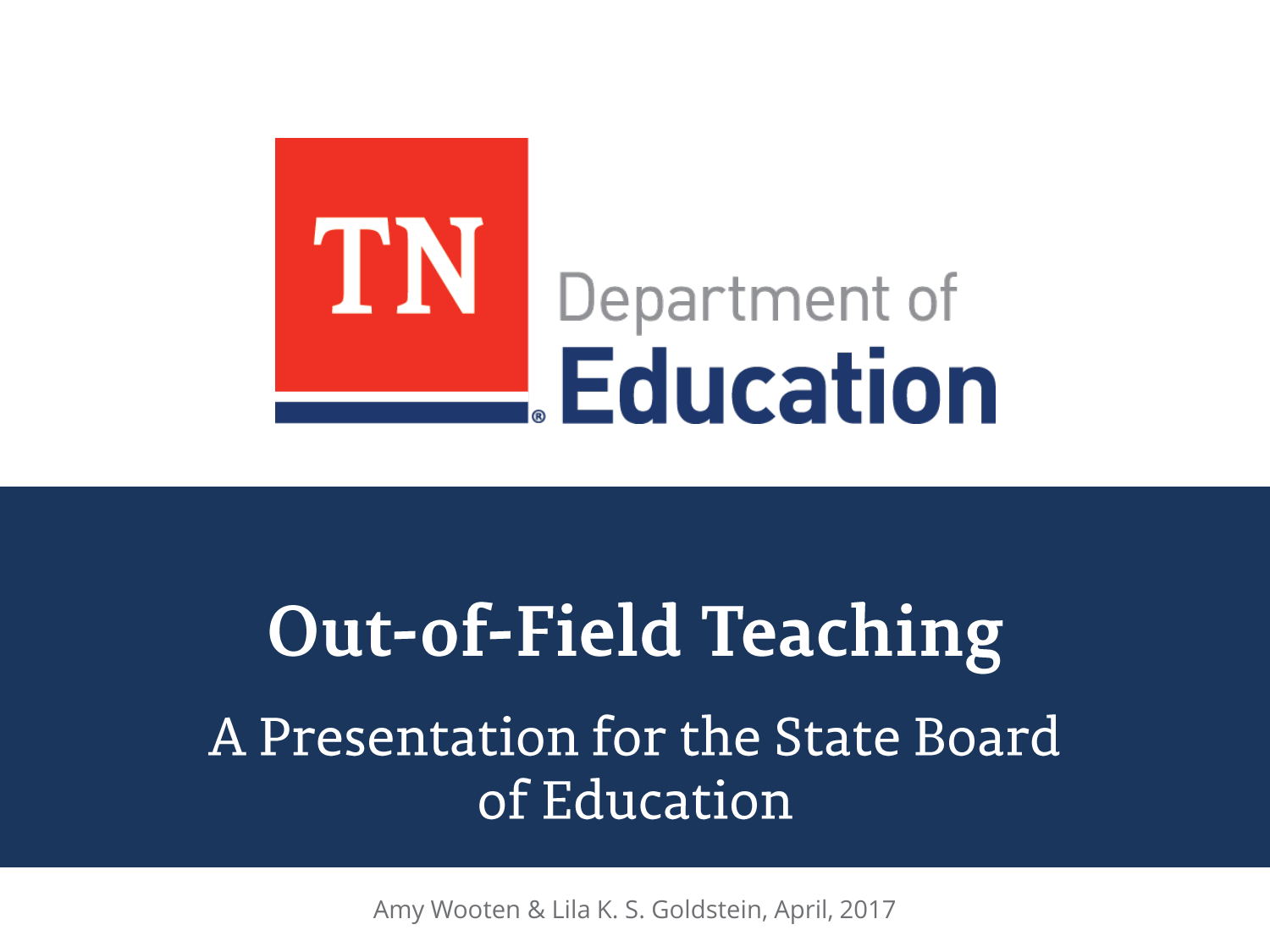## **Permits (0520-02-03-.08)**

The state may issue a permit when a school district or public charter school meets the following requirements:

- 1. A director of schools or public charter school leader must state **intent to employ** and indicate the position to be held by the applicant.
- 2. The school district or public charter school must indicate that it is **unable to obtain the services of a licensed educator** for the type and kind of school in which a vacancy exists.
- 3. The school district or public charter school must **identify and document a targeted recruitment strategy** for the position or shortage areas. The strategy may include, but is not limited to, partnerships with educator preparation providers, advertisements, or recruitment campaigns.

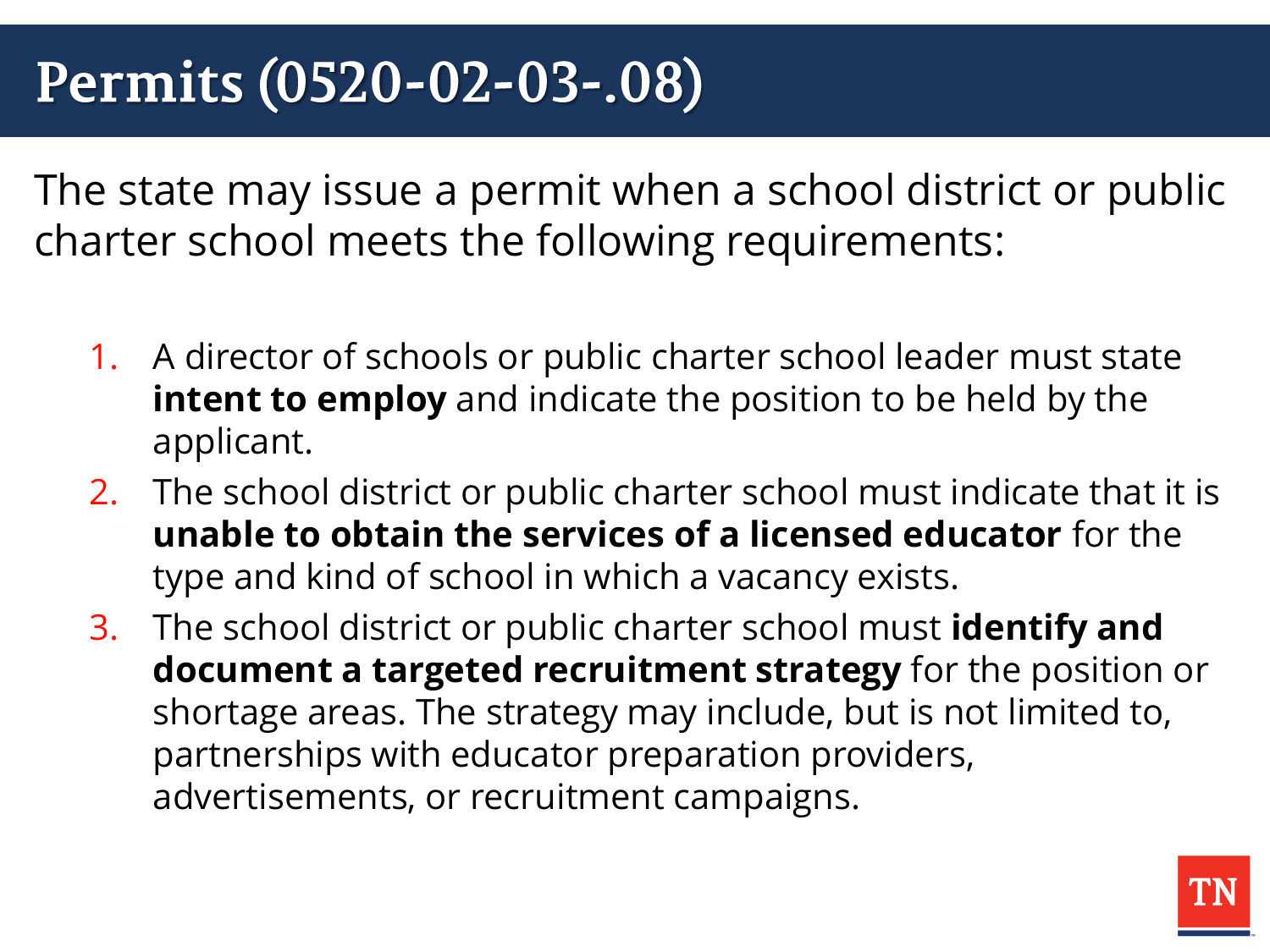## **Waivers (0520-01-02-.12)**

The Commissioner of Education is authorized to grant waivers to a school which does not comply with these rules and regulations only when requested by action of the local board of education.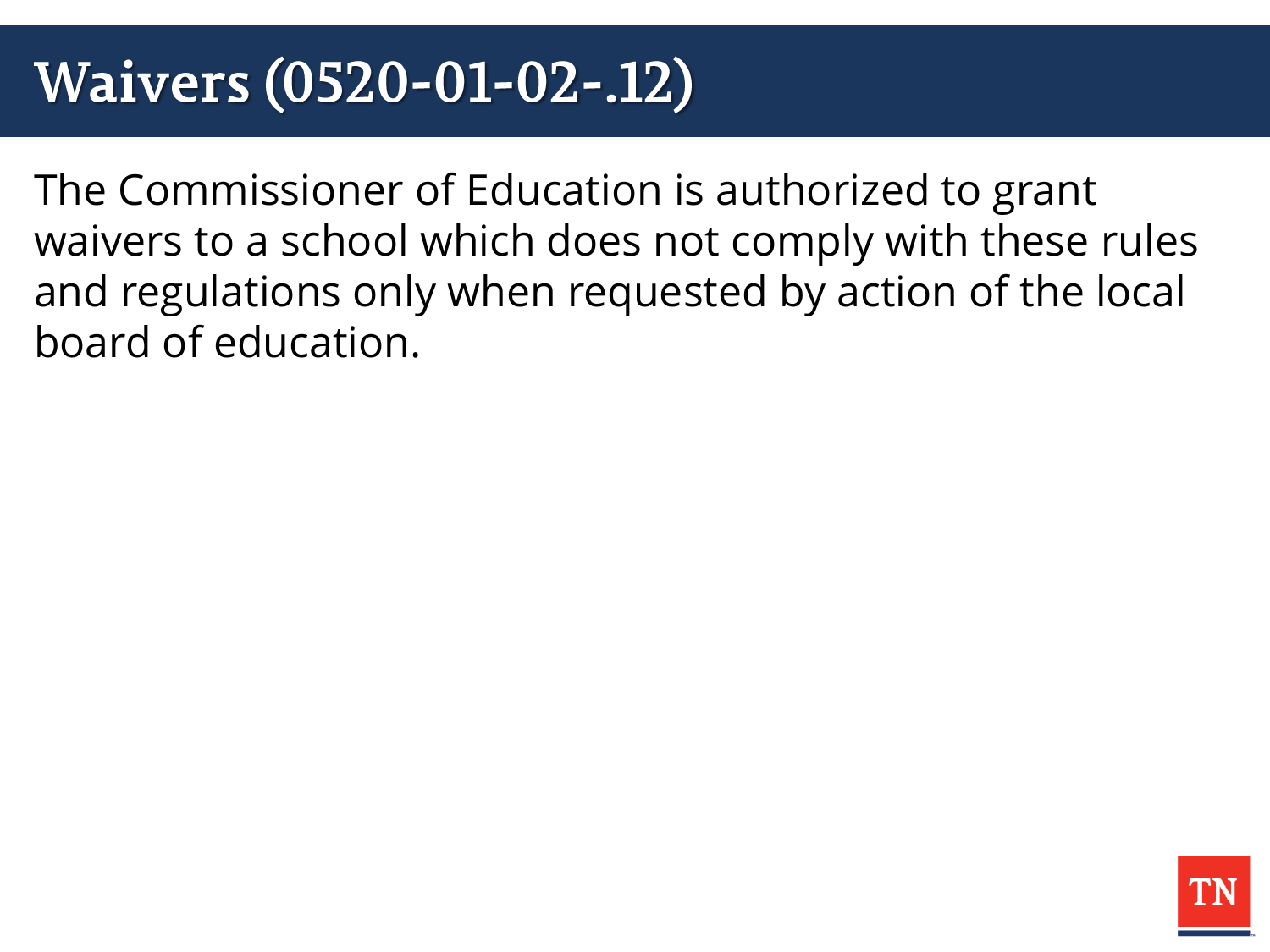# **Employment Standards (0520-01-02-.03)**

A teacher may teach **up to two sections of one course**  outside the area of endorsement.

For a teacher to teach 1.) more than one course or 2.) more than two sections of one course outside the area of endorsement, an employment standard waiver must be requested and approved.

Teachers assigned two or more sections of a course outside the area of endorsement before June 30, 1976 may continue to teach those courses until a new assignment is made by the local school officials.

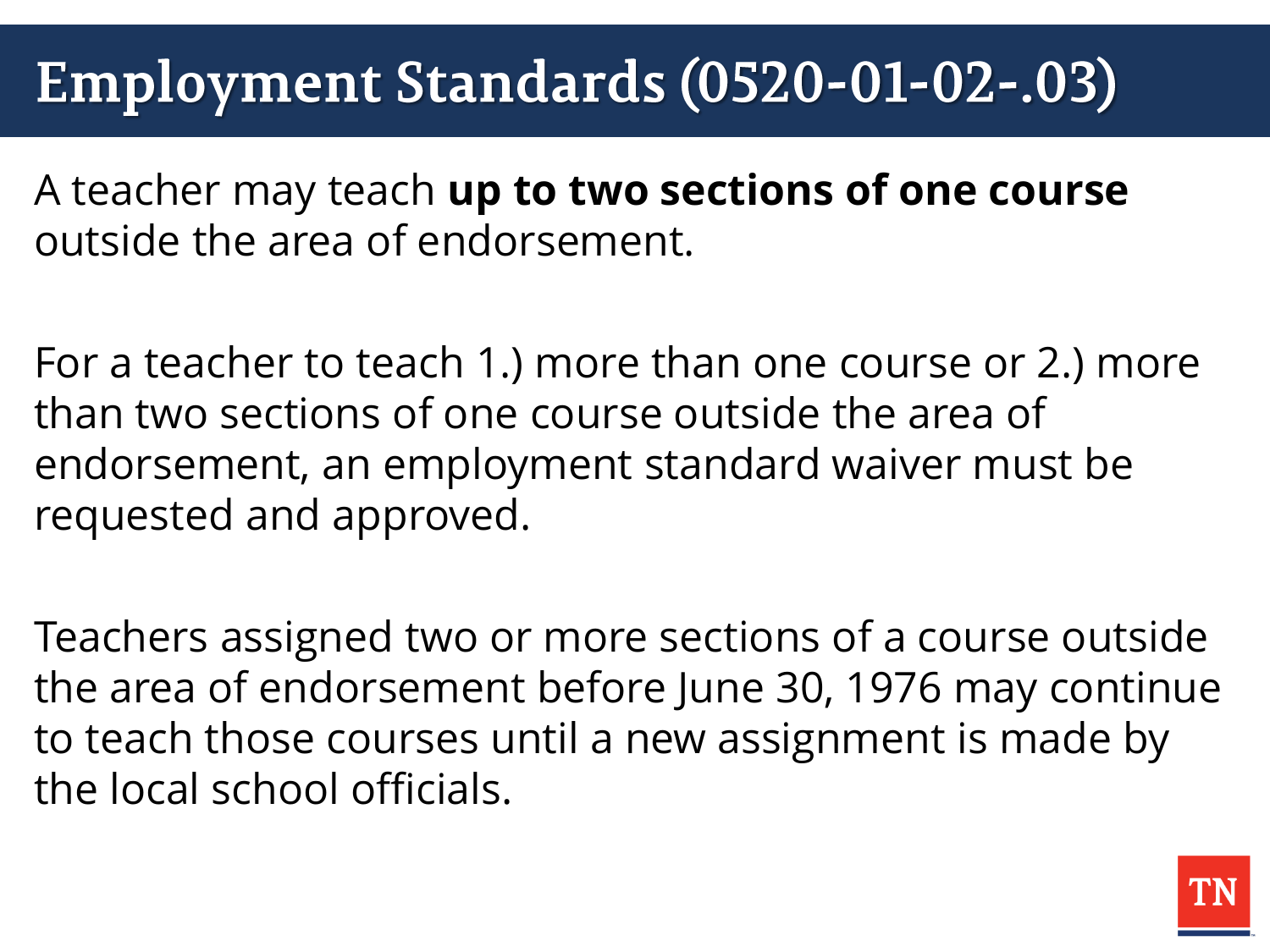

# An Overview of Outof-Field Teaching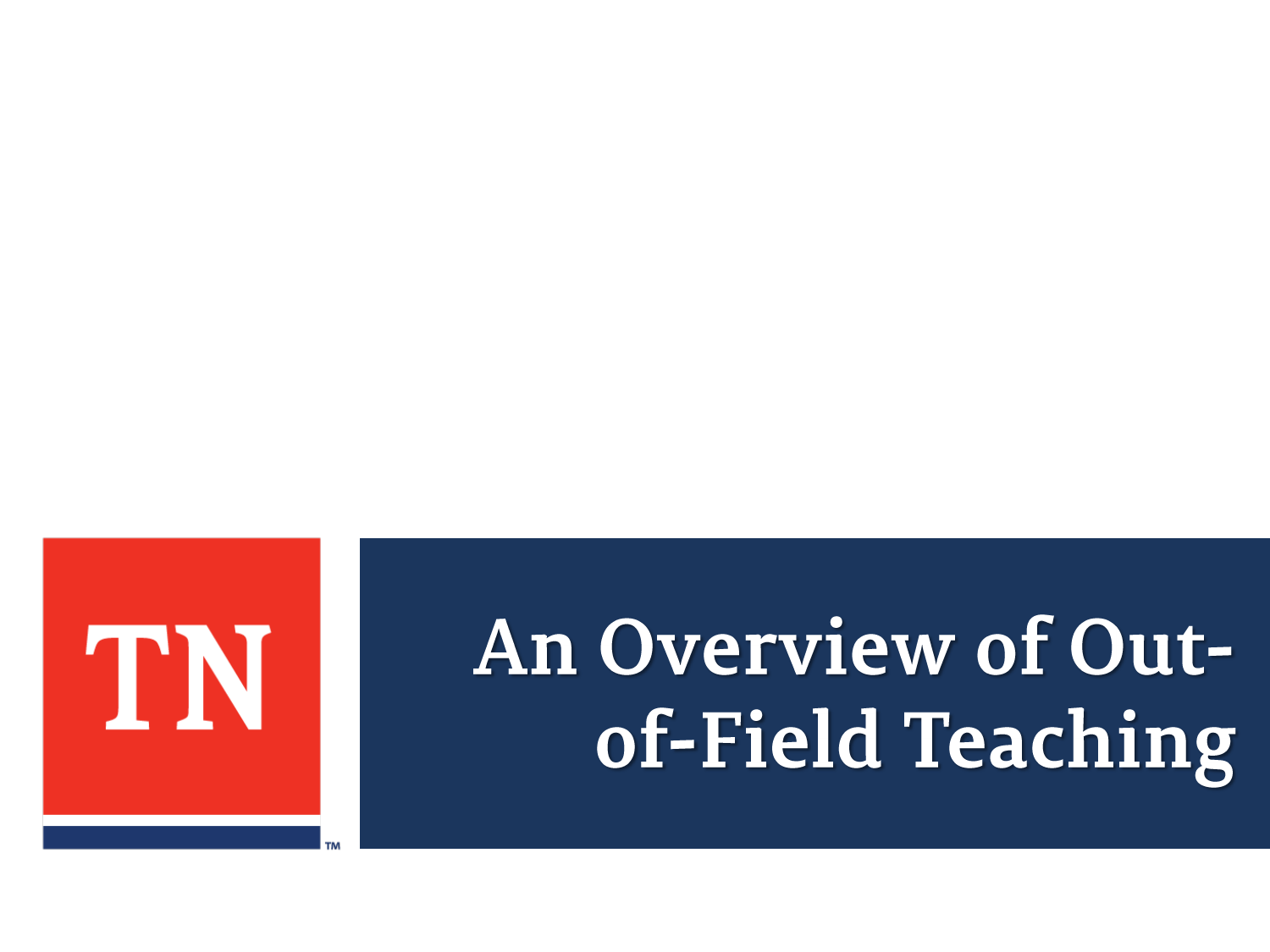# Highlights

- Overall, **3% of courses** are taught by out-of-field teachers.
- **Most out-of-field teaching happens as a short term** solution in **schools and districts with teachers shortages** in those subjects.
- **Most out-of-field teaching happens in subjects with** more **narrowly-defined endorsement** areas.
- Average effects on students depend, in part, on whether their teachers are endorsed in the **same discipline.**

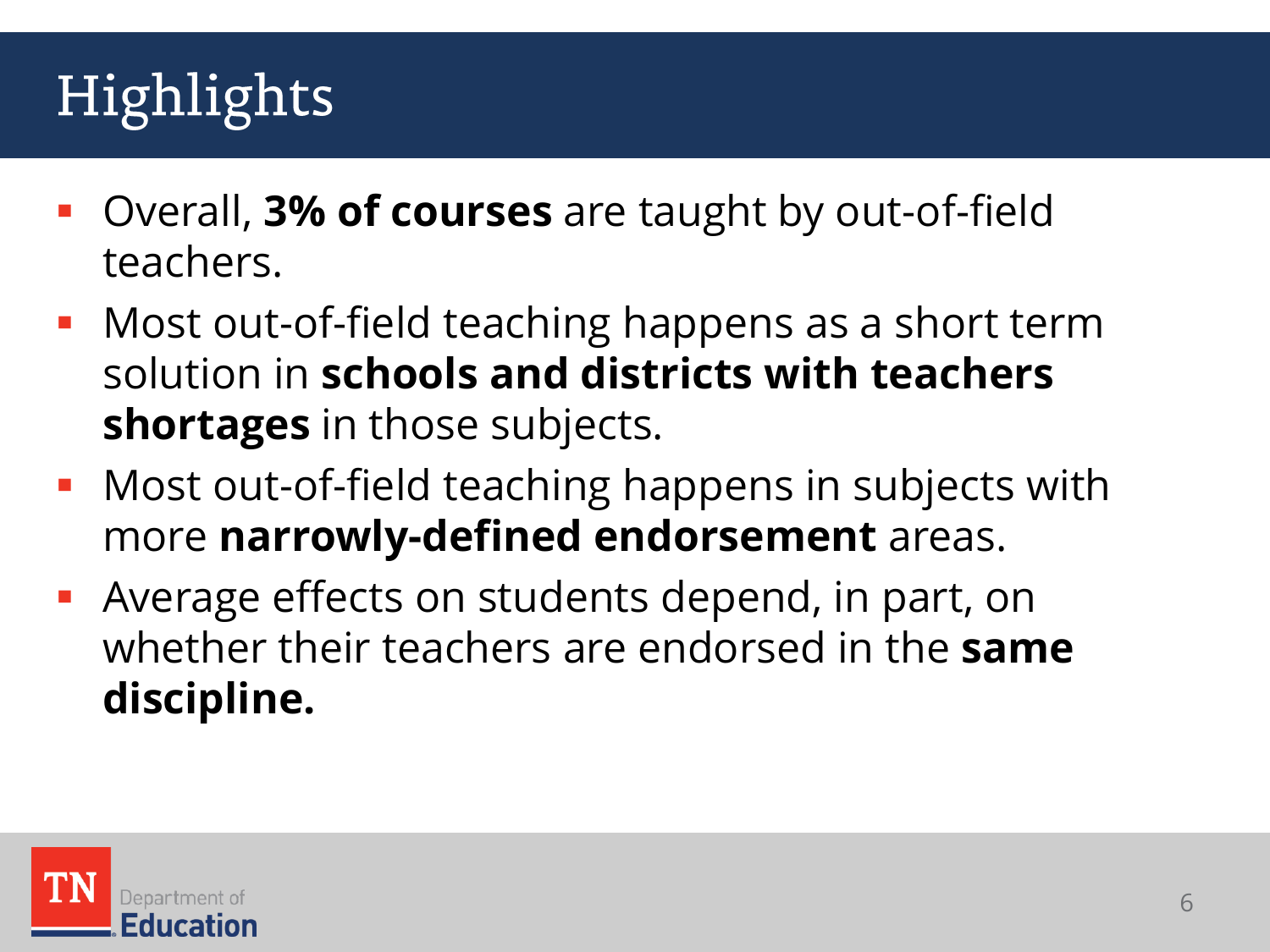## Schools with shortages have more courses taught out of field.

#### Out of Field Teaching by Shortage and Subject



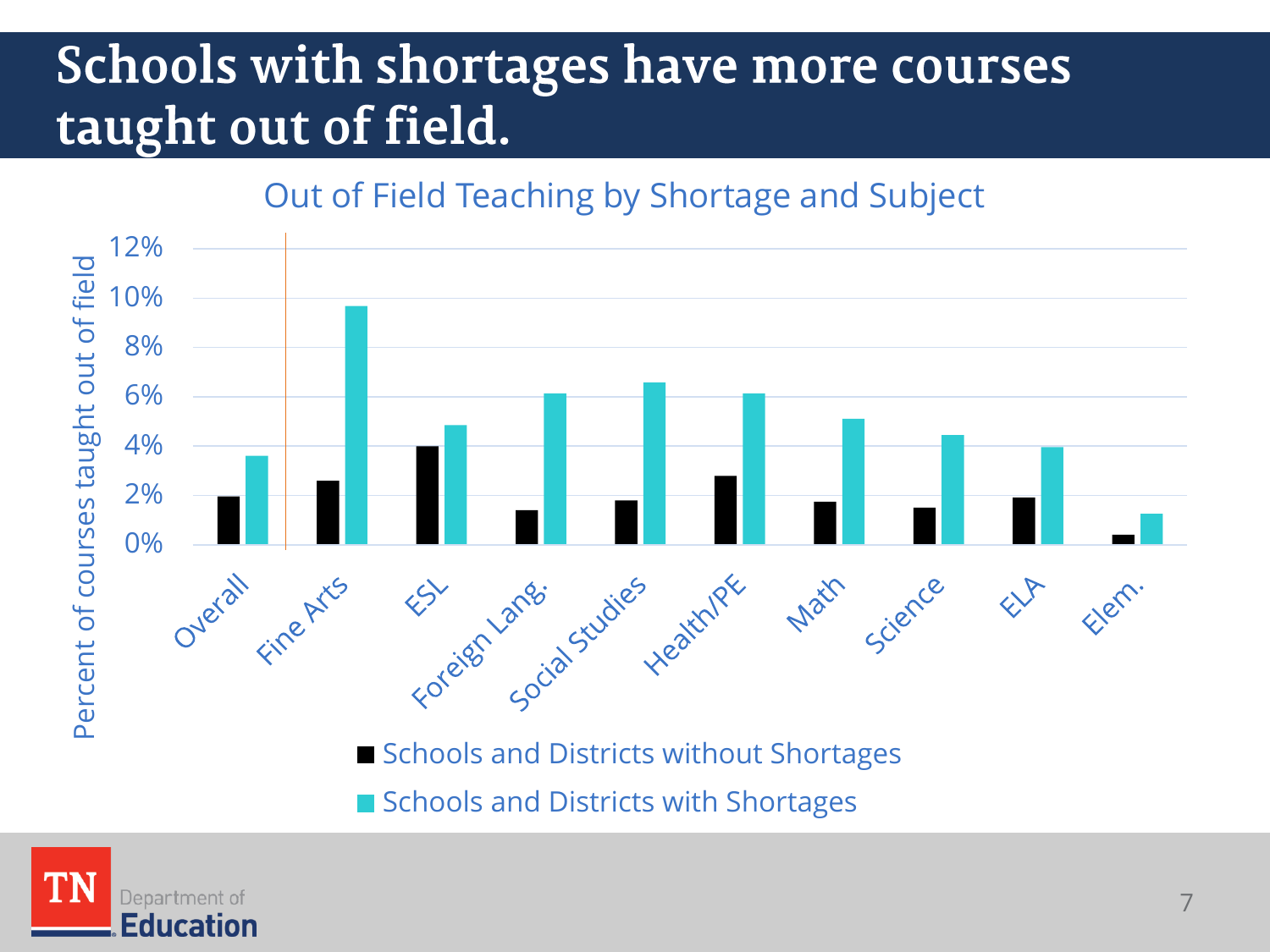### More out-of-field teaching is done by those within the same discipline in narrowly defined fields like Fine Arts and Social Studies.



Proportion of Courses Taught Out of Field by Teachers with Endorsements in the Same Discipline, by Subject

 $\blacksquare$  same discipline  $\blacksquare$  different discipline

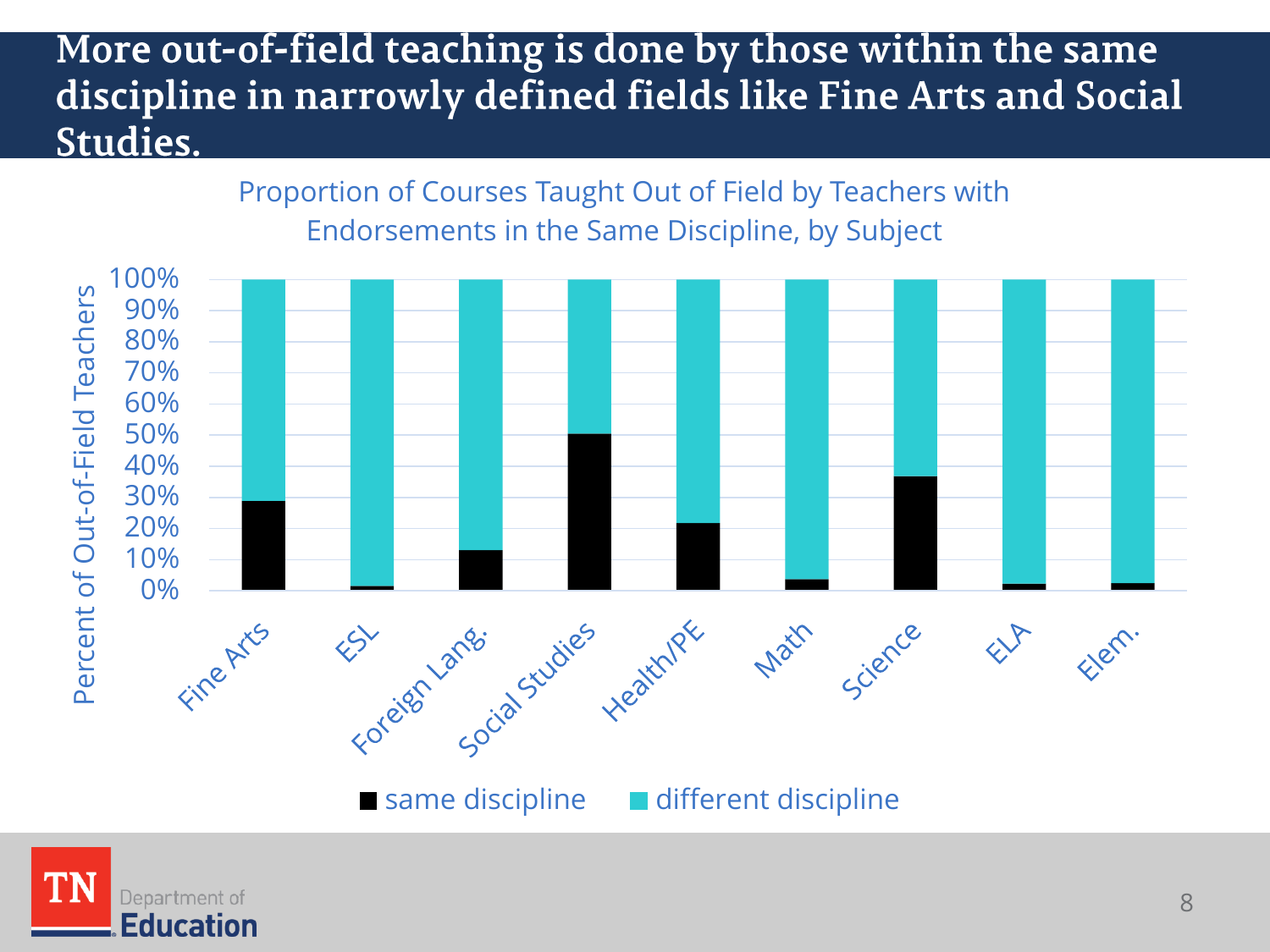## Teachers with in-field endorsements had higher average TVAAS scores in 2014-15 than out-of-field teachers.





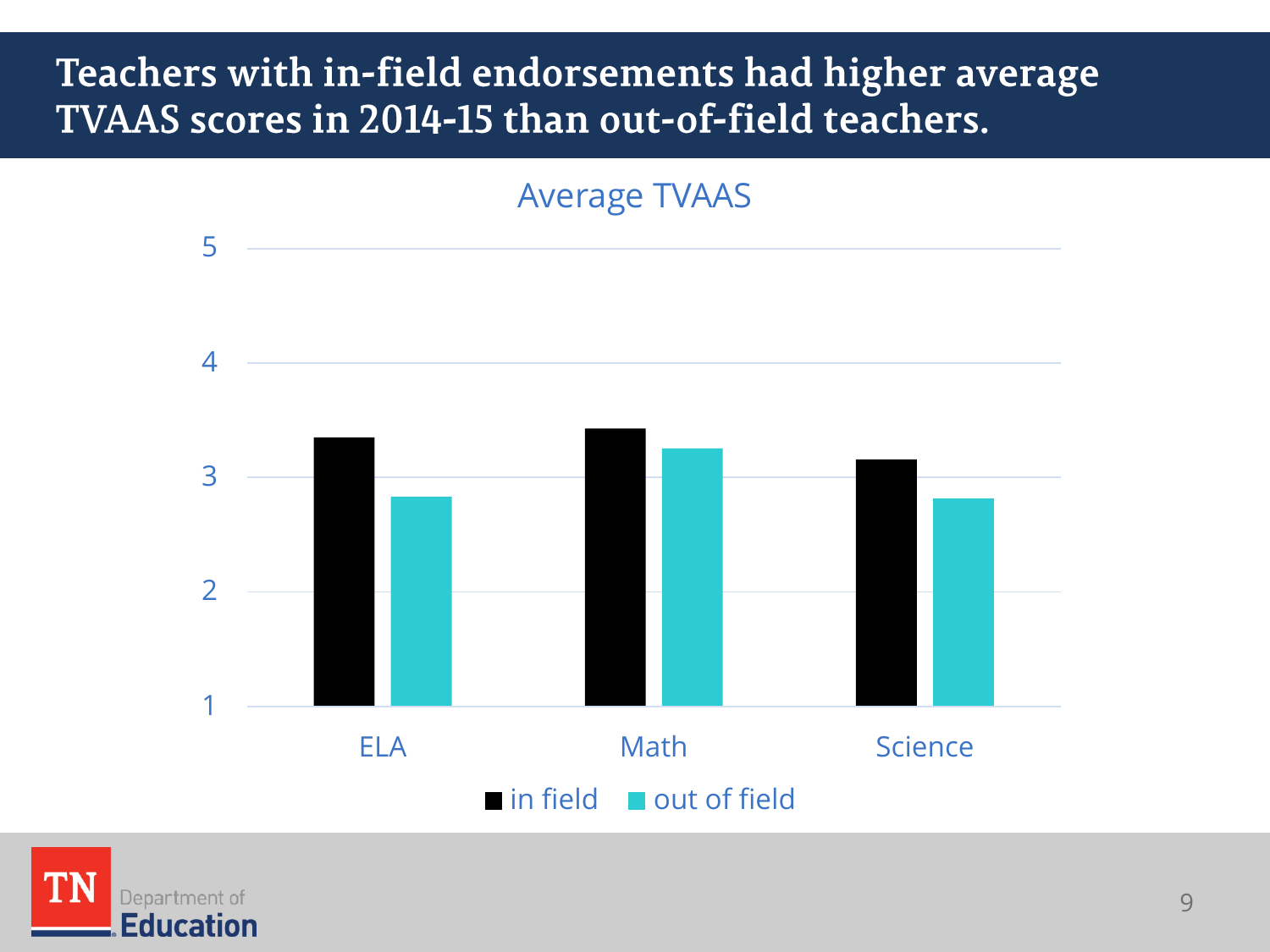### Out-of-field teachers with endorsements in the same discipline had higher average TVAAS scores in 2014-15 than those who were teaching a different discipline.

Average TVAAS



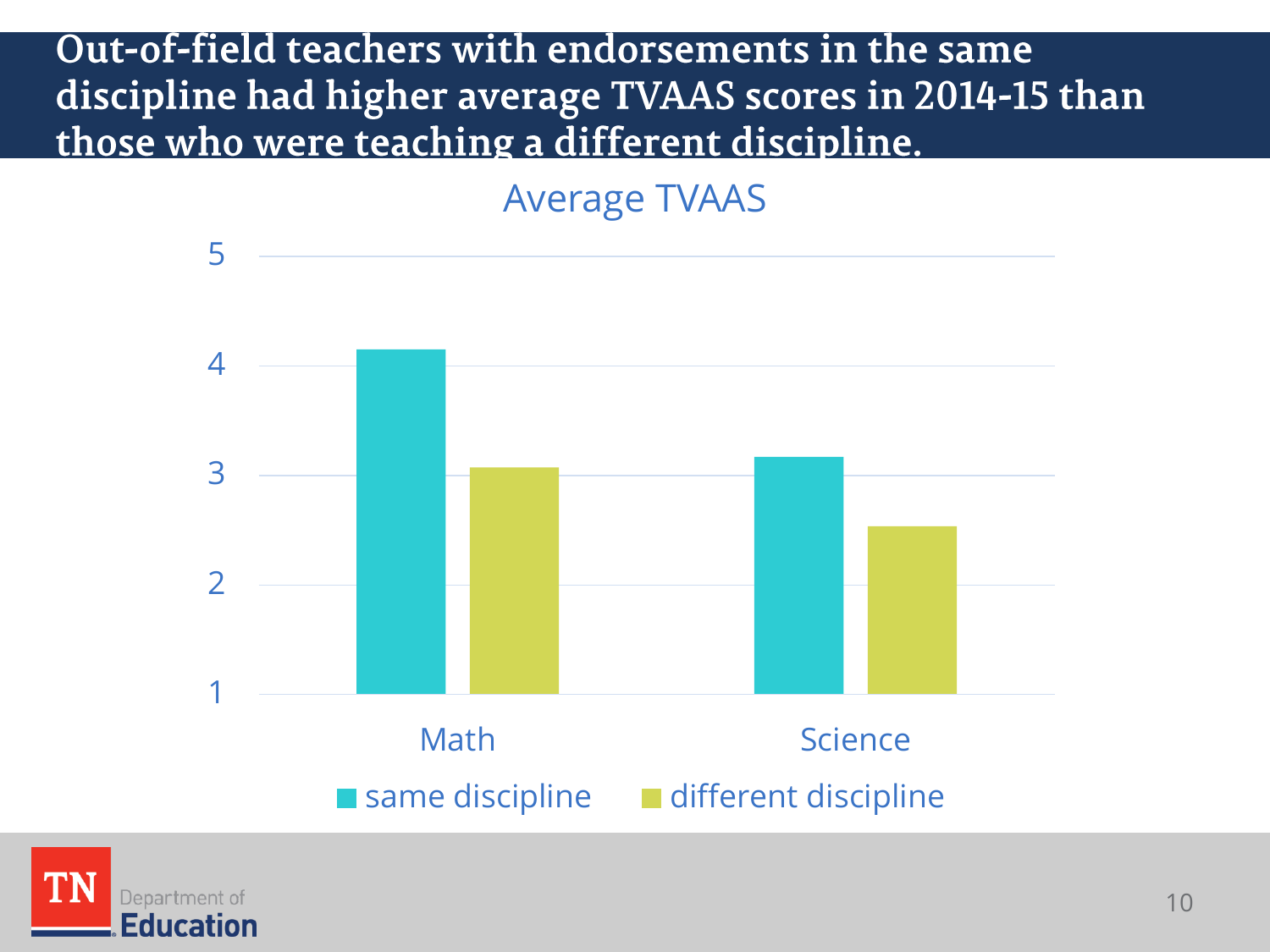## Out-of-field teaching is just one way schools and districts deal with the underlying problem of teacher shortages.

- **These shortages reflect difficulty attracting the right** teachers into the schools and districts that need them most.
- Other "short term solutions" for shortages include:
	- Increasing class sizes
	- Decreasing course options
	- Not providing required coursework
- All of these have potentially adverse effects on student learning.